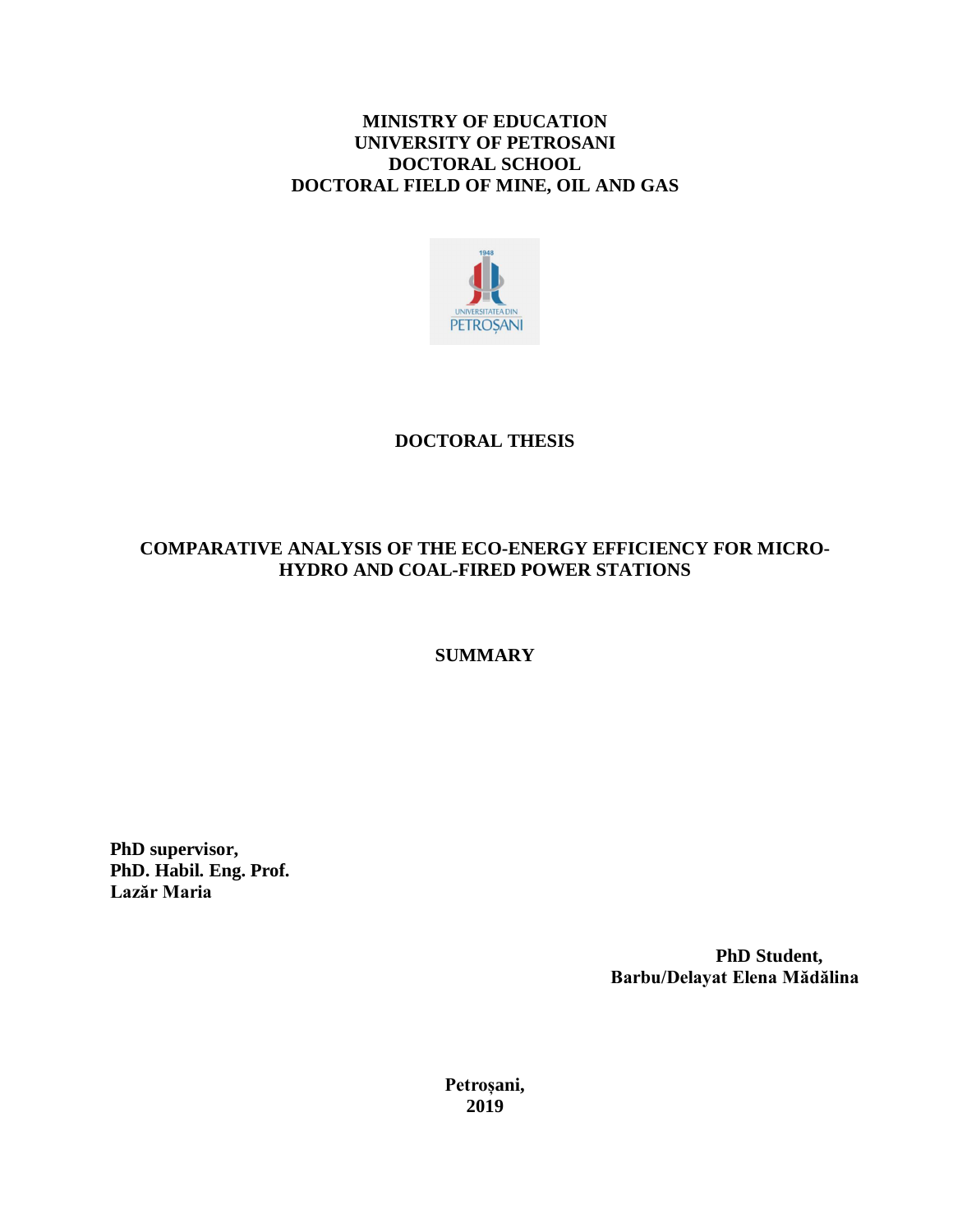## **CONTENT**

| Page |
|------|
|      |
|      |
|      |
|      |

## Chapter 1.

|      | ANALYSIS OF THE ENERGY STRATEGY AT NATIONAL AND EUROPEAN LEVEL.12 |  |
|------|-------------------------------------------------------------------|--|
|      |                                                                   |  |
| 1.2. |                                                                   |  |
| 1.3. |                                                                   |  |
| 1.4. |                                                                   |  |

## Chapter 2.

## Chapter 3.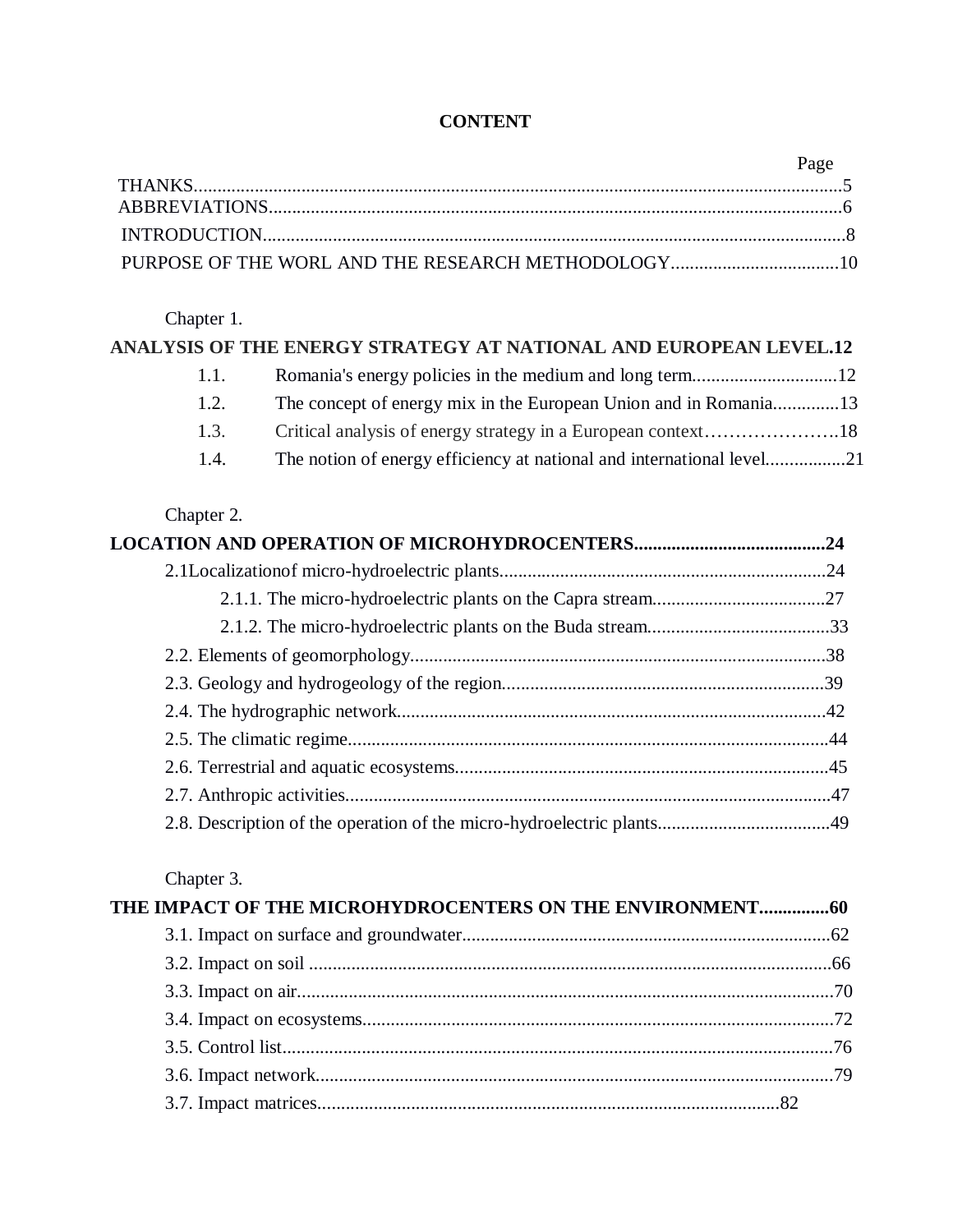Chapter 4.

| LOCATION AND OPERATION OF THERMOCENTING AND THE | COAL |
|-------------------------------------------------|------|
|                                                 |      |
|                                                 |      |
|                                                 |      |
|                                                 |      |
|                                                 |      |
|                                                 |      |
|                                                 |      |
|                                                 |      |
|                                                 |      |
|                                                 |      |

# Chapter 5.

| THE IMPACT OF THE THERMOCENTRALE AND THE WOODEN CAREERS ON THE                                |
|-----------------------------------------------------------------------------------------------|
|                                                                                               |
|                                                                                               |
|                                                                                               |
| 5.3. Identification of the impact of the lignite exploitation in the Berbești mining basin136 |
|                                                                                               |
|                                                                                               |
|                                                                                               |

Chapter 6.

|  |  |  | INDEX OF GLOBAL IMPACT AND HIERARCHY OF ENVIRONMENTAL |
|--|--|--|-------------------------------------------------------|
|  |  |  |                                                       |
|  |  |  |                                                       |
|  |  |  |                                                       |
|  |  |  |                                                       |

Chapter 7.

|  |  |  | COMPARISON OF THE TWO WAYS OF ENERGY PRODUCTION FROM AN |  |
|--|--|--|---------------------------------------------------------|--|
|  |  |  |                                                         |  |
|  |  |  |                                                         |  |
|  |  |  |                                                         |  |
|  |  |  |                                                         |  |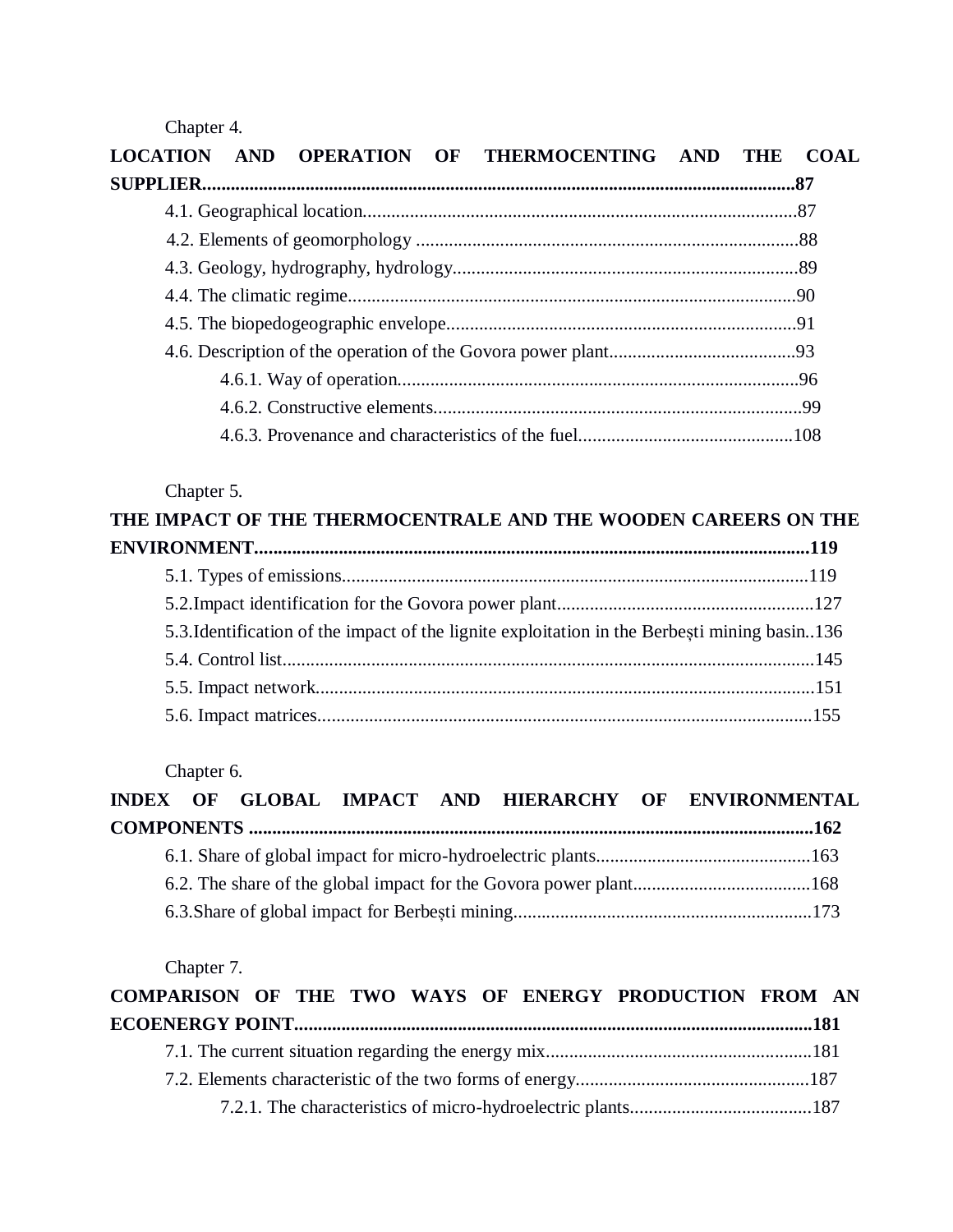| 7.3. Comparison of the characteristics of the two energy sources197                       |      |
|-------------------------------------------------------------------------------------------|------|
| 7.4. Indicators of comparison of the two energy sources in the context of the impact      |      |
|                                                                                           |      |
|                                                                                           |      |
|                                                                                           |      |
| 7.5. Considerations regarding the impact of micro-hydroelectric plants on the environment |      |
|                                                                                           |      |
|                                                                                           |      |
|                                                                                           |      |
|                                                                                           | .230 |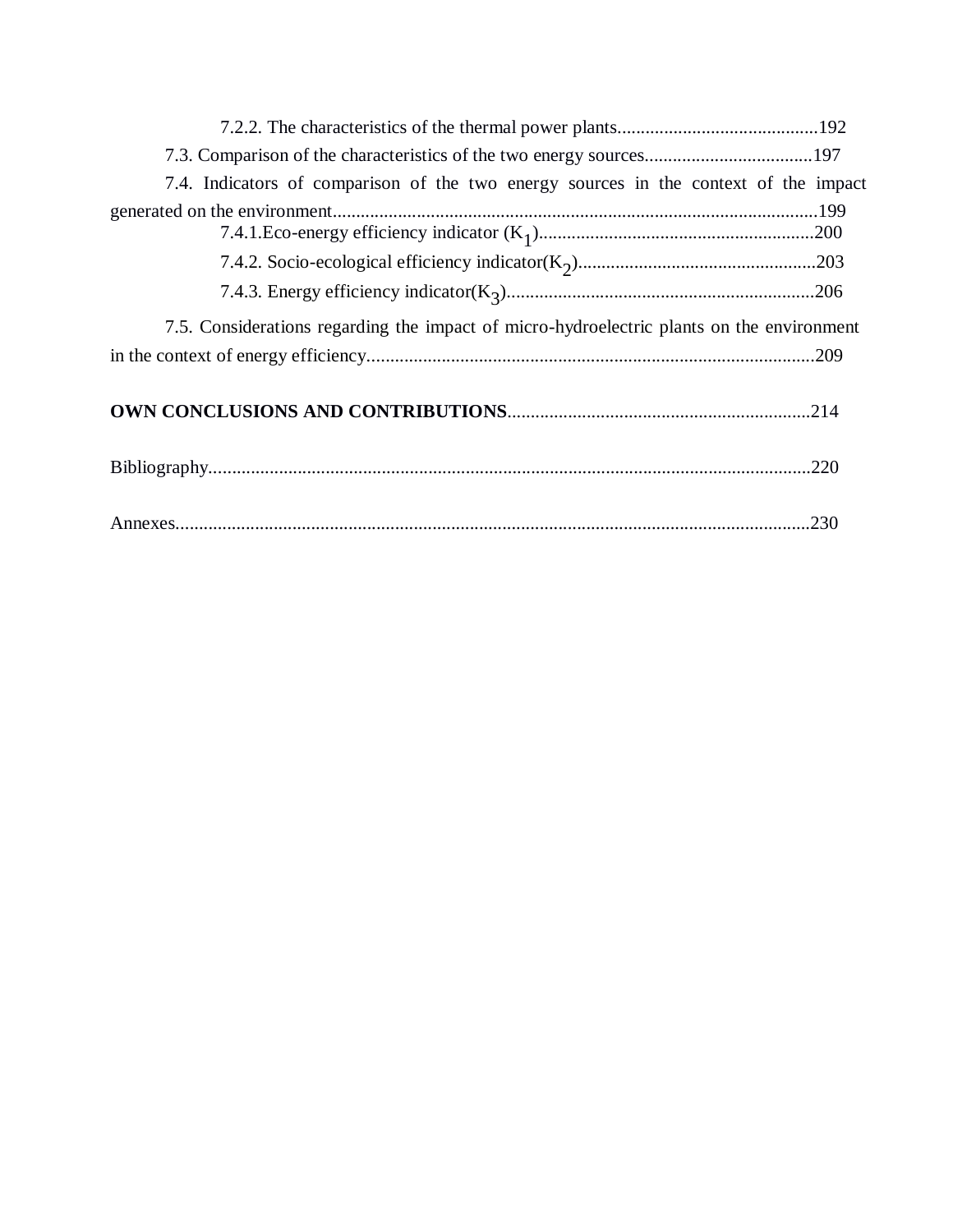#### **INTRODUCTION**

The existing antagonism between the continuous increase of the demand for energy against the background of the demographic explosion and the need to reduce the emissions generated by the burning of fossil fuels, given that worldwide 40% of the energy is provided by them, is also specific to Romania, especially nowadays. coal plays a major role in the national energy mix.

Hydropower is the type of renewable energy used most frequently, Romania benefiting from a high potential of hydropower resources. As micro-hydroelectric plants have a lower carbon footprint, they are often promoted in response to the significant reduction of greenhouse gases and thus to mitigate the effects of climate change. However, the negative environmental effects of micro-hydro power plants should not be underestimated, even if they are promoted as energy sources with low environmental impact.

Although the micro-hydroelectric plants have a small capacity, they affect the natural flows of the rivers, which normally provide large waters imposed by the melting of the snow in the spring and summer and small waters caused by the low rainfall during winter and autumn, thus giving the mountain rivers a character unique dynamic. Changing this natural dynamics negatively affects the fauna and flora of the entire aquatic system, as well as the riparian ecosystems. At the same time, the accumulation dams limit the natural dynamics of the river, because downstream of the accumulation lake the river remains with a small flow of water, upstream the sediment transport is affected, and the volume of water in the accumulation lakes varies according to the requirements of the energy system.

In the current context, characterized by an alarming increase in the complex pollution caused by obtaining energy from coal burning, major attention must also be paid to the power plants and the analysis of the opportunity to reduce the dependence on fossil fuels used as a raw material base. The energy installations that use coal as fuel influence the environment, affecting the ecological balance not only in the location areas, but also imposing a complex impact on all the environmental factors in the area around them.

Starting with 2017 the European Union has set new regulations on industrial emissions, the deadline being 2021, aimed at protecting the health of the population and the environment by reducing the pollution emitted by the energy industry. The regulations are more restrictive than those at present and are aimed at reducing pollutants, such as suspended particles, carbon dioxide, nitrogen oxides, sulfur dioxide and mercury, which are harmful to human health.

Taking into account the important role that the power plants play in the energy mix due to the security they offer compared to the renewable sources, at national, European and global level, it is necessary that the two categories of resources be achieved in a fair way for the population. , but also for the environment.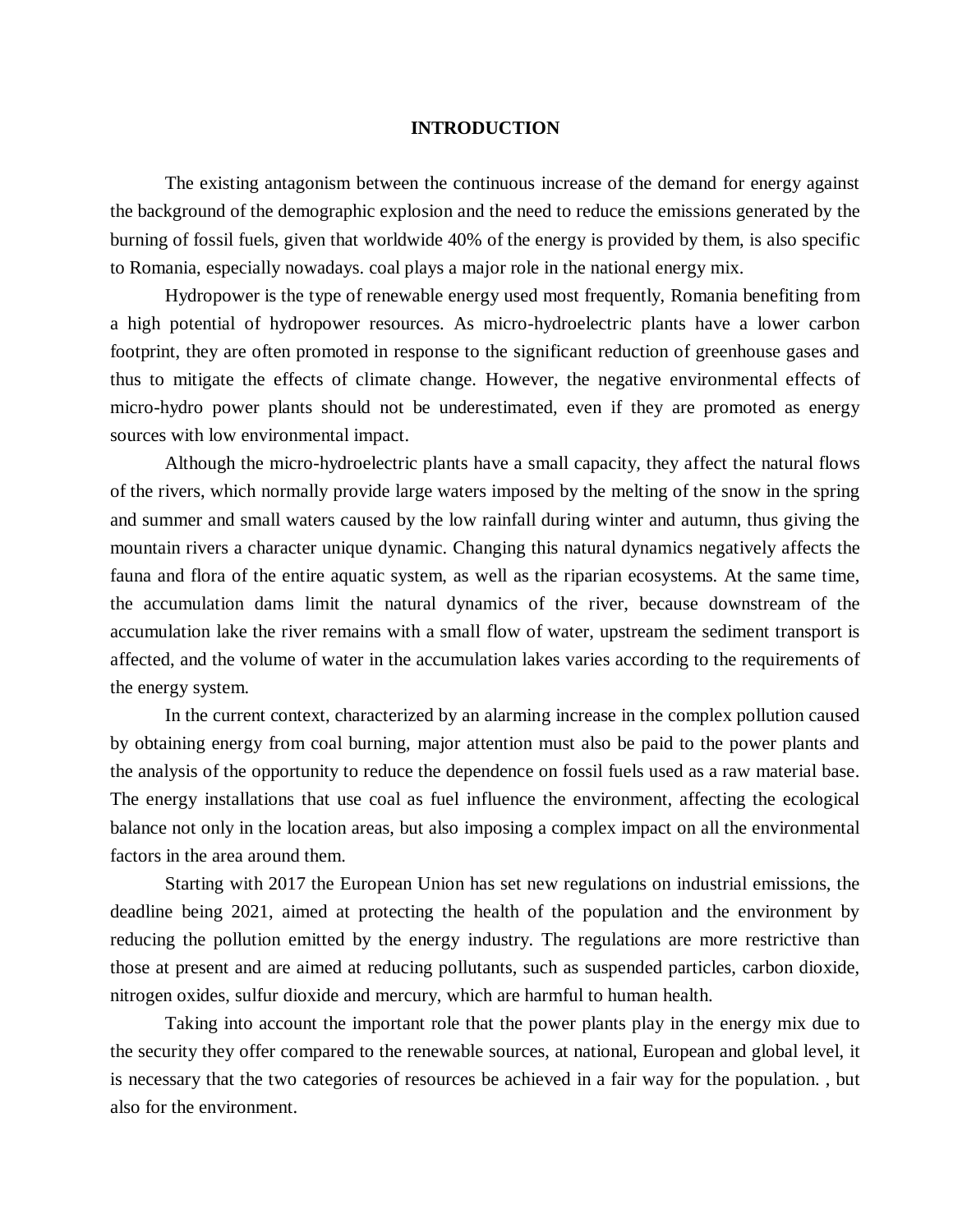### **I. PURPOSE OF THE WORK AND THE RESEARCH METHODOLOGY**

The choice of the topic of the doctoral thesis took into account the continuous concerns regarding the protection of the environment, which are of importance, both theoretical and practical, considering relevant the deep analysis of the connection between two of the most important fields of energy recovery, hydropower and thermal energy, on the one hand, and improving environmental issues on the other.

The purpose of this work is precisely the complex analysis of the two types of energy production, which will allow the concrete identification of that energy source that works favorably in a certain geographical area, in accordance with the environment and efficient for the population.

In this respect, case studies were defined, namely the micro-hydroelectric plants on the Buda and Capra streams in the upper basin of Argeş, respectively the Govora thermal power plant and its coal supplier, the Berbeşti mining basin.

The need of the thesis lies in the fact that its resolution will show whether the location of micro-hydroelectric plants is timely and efficient from an eco-energy point of view and if it has an essential role in the economic development of the area. Also, the analysis of the Govora power plant and the Berbești mining basin is necessary, as it is possible to determine the extent to which a traditional power plant is currently energy efficient, and to keep it in the energy mix it is important to look at whether it is necessary to re-technologize it.

In this context, it was considered that a complex analysis of two main energy sources, thermo-energy and hydropower, as well as finding indicators by applying which can be compared the impact generated on the natural environment by the two different forms of energy production, reported on environmental, economic and social issues.

The final aim of the study is to determine the eco-energy efficiency and validate either a larger number of micro-hydroelectric plants, with cumulative effects due to the arrangement on the same river, compared to the refurbishment of older thermoelectric power stations, or to establish the recommended alternative for optimizing the production capacities of the power plant and reducing the impact. on the environment.

In this respect, the complex objectives of the power plant and the mining basin that supply it, as well as of the micro-hydroelectric plants, have been established as main objectives. Analyzing comparatively the obtained information aims to determine indicators that allow the establishment of the eco-efficiency of the two distinct energy sources, in the context of a certain geographical space in which they are implemented, taking into account, at the same time, the economic and social impact.

The proposed research methodology comprises a set of specific activities, among which are mentioned: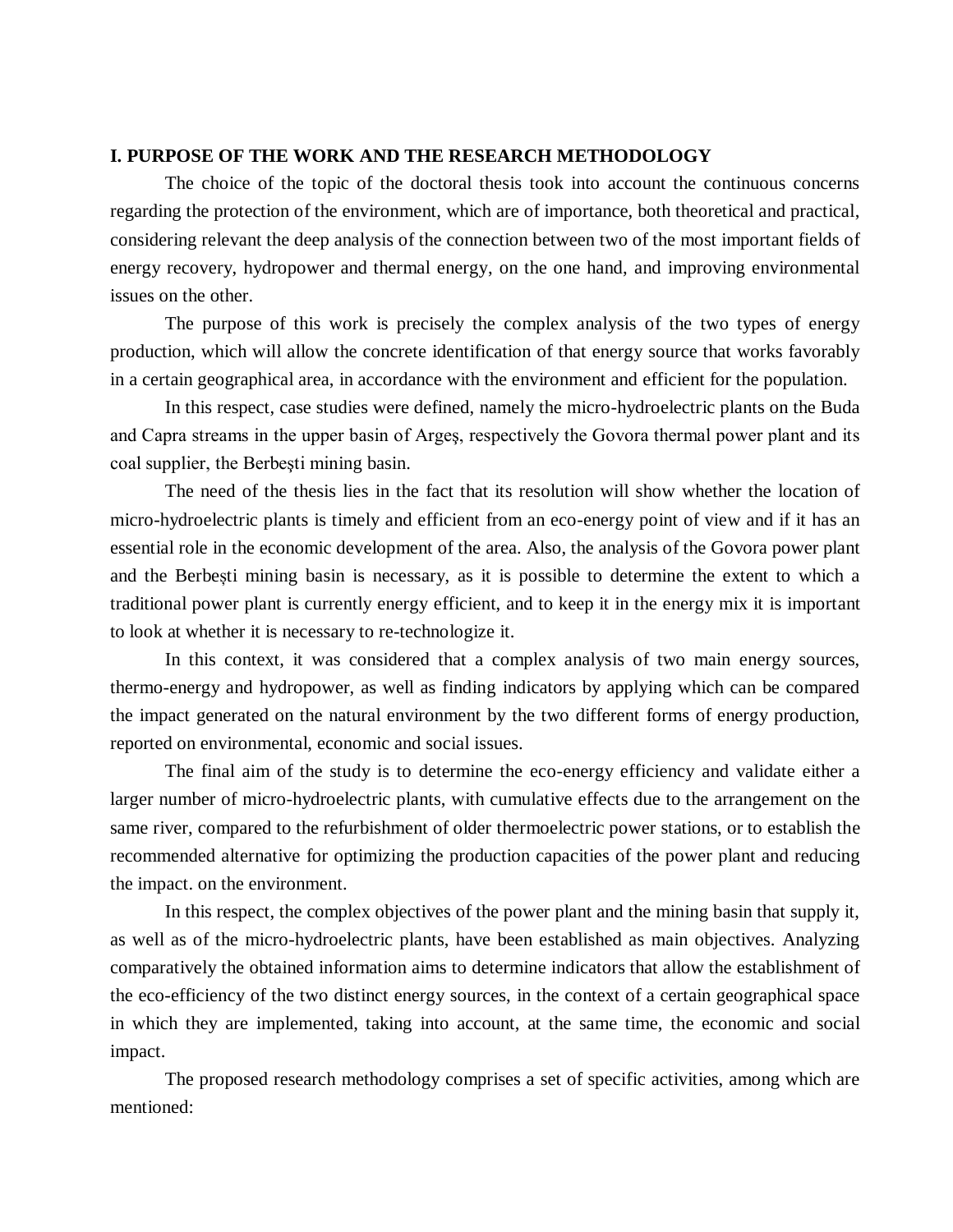- the knowledge of the fundamental data by consulting the works that are indicative in the field;

- up-to-date documentation of the specific bibliography and the scientific literature itself, making reports on the continuous observation of reality;

- displacement in the field, both in the mountain area of the Argeş river, as well as in the area of the Govora power plant and the mining basin that supplies it with raw materials;

- direct measurements of the basin elements and of the mining area;

- observation, following climatic and hydrological parameters, modification of the biotic, pedological cover;

- specifying the aspects related to the flow of the flowing water, the relief in the area, the flow and the water quality of the streams;

- qualitative and quantitative approach to data and information collected from the field;

- analysis and processing of data collected from the field, systematization and structuring of the obtained results;

- comparative analysis and obtaining support for the final conclusions.

### **II. STRUCTURE OF THE DOCTORAL THESIS**

The paper "Comparative analysis of the eco-energy efficiency for micro-hydro and coalfired power stations" presents in detail two distinct energy sources, having as a case study the Govora power plant with the mining basin that supplies it and the micro-hydro power plants in the upper basin of the Argeș river. By solving the doctoral thesis, the aim was to establish the efficiency of each of them in the context of the complex impact that they manifest on all the components of the environment.

In accordance with the objectives of the thesis, I have structured the text into seven chapters, with a balanced weight and spread over 230 pages. Each of the chapters has its own importance in dealing with the research topic and has been divided into several sub-chapters, which, in their turn, we have divided according to certain well-defined criteria.

The first chapter, "The analysis of the energy strategy at national and European level", is based on a careful follow-up of the directions of evolution of the Romanian energy sector contained in the document that defines the vision of this field and sets out the main energy goals and policies of our country, namely " The Energy Strategy of Romania 2019-2030, with the perspective of the year 2050".

This programmatic document indicates the major landmarks of Romania, as well as the European and global ones, which influence and determine energy policies and decisions.

The second chapter, "Location and operation of micro-hydroelectric plants", includes essential information on the location of micro-hydro-power plants on two of the tributaries of the Argeș river in the area of the springs, namely the Capra and Buda streams, as well as details on the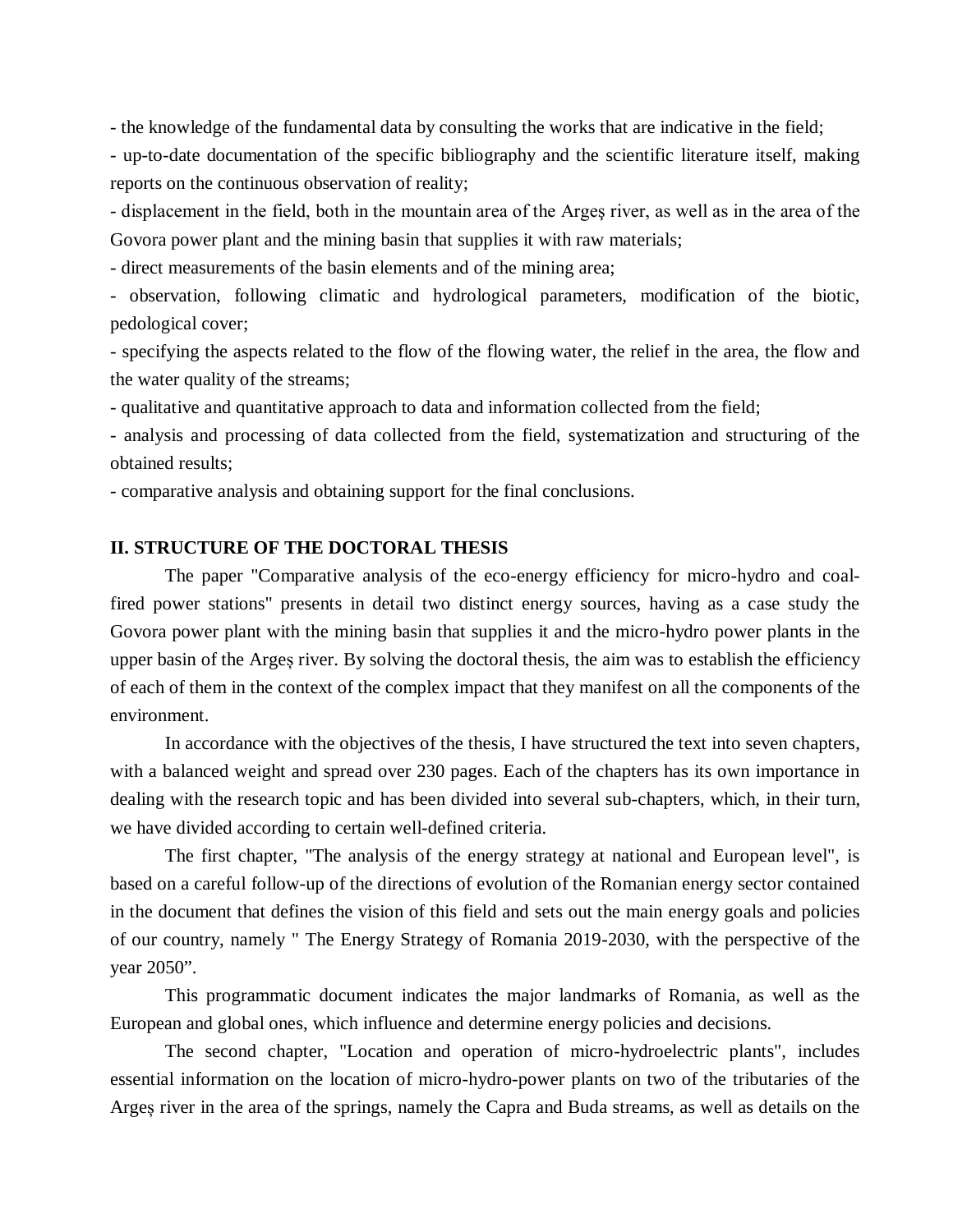geomorphology, geology and hydrogeology elements of the region, the hydrographic network, the climatic regime, the terrestrial and aquatic ecosystems, the anthropic activities and the description of the operation of a micro-hydroelectric plant.

The third chapter, "The impact of micro-hydroelectric plants on the environment" is dedicated to identifying and evaluating the most important consequences generated by the placement of hydroelectric power stations on mountain rivers on the main components of the environment, illustrating the real and potential disturbances generated by the implementation of these projects.

The fourth chapter, "Location and operation of the coal-fired power stations and the coal supplier", contains essential information on the geographical location, elements of geomorphology, geology, hydrography, hydrology, the climatic regime and the biopedogeographic envelope of the Govora CET area and the Ber basin. where does the fuel that supplies the power plant come from.

At the end of this chapter I described in detail the functioning of the Govora power plant, presenting at large the constructive elements.

As the energy sector is considered the main source of pollution of the environment, the protection and conservation of the environment representing a concern of national, economic and socio-human interest, we have presented in this chapter the types of emissions from the power plant and from the mining basin, the exploitation in coal quarry generating a complex impact on all environmental components in the area.

In chapter five, "The impact of the power plant and the lignite quarries on the environment", based on the information obtained in the previous chapter, we allocated a significant part to the application of the tools for identifying and evaluating the impact, respectively checklists, networks and impact matrices.

In chapter six, "The global impact index and the hierarchy of environmental components", we set out the methodology used to calculate the global impact index, which makes it possible to identify the environmental state based on a relationship between the natural or ideal state and the existing state at a at one point, the main quality indicators specific to the environment under study.

In chapter seven, "Comparison of the two forms of energy production from an eco-energy point of view", we also included the basic characteristics of the micro-hydroelectric plants and the power plant, which play an important role in the approach taken, as they allow me to alternatively follow the two energy sources.

In this respect, we calculated the amount of energy produced, the production costs, the selling price of one kWh the population served and the degree of certainty regarding the energy supply in the National Energy System for each of the two energy sources.

The end of the chapter supports the initial hypotheses and establishes the extent to which the environmental quality changes generated by the two energy sources analyzed can be compared, by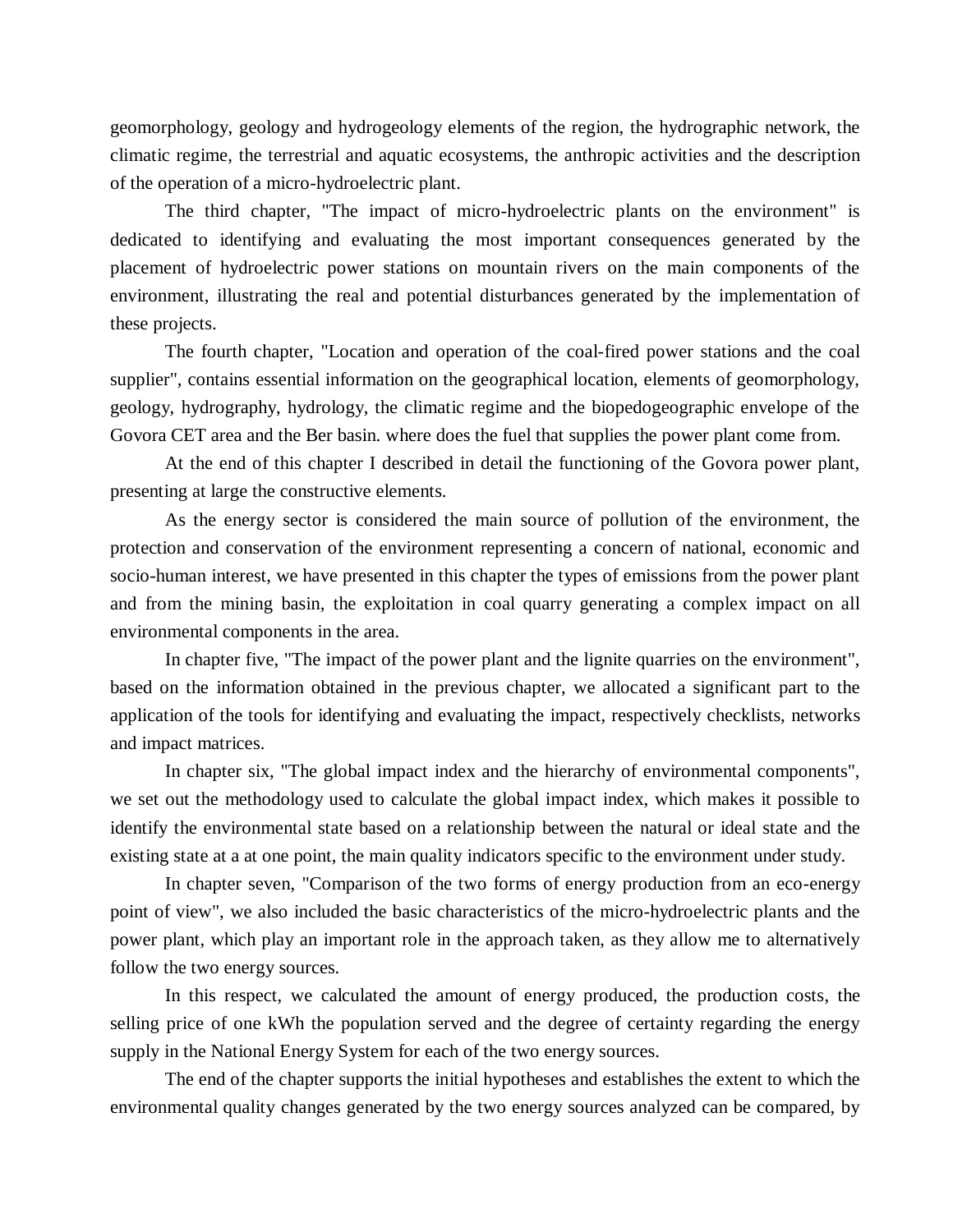identifying and applying three indicators, respectively: the energy efficiency indicator (K1), the social efficiency indicator. ecological (K2) and energy efficiency indicator (K3). The three indicators were designed in such a way as to allow the comparison of the energy performances related to the environmental impact.

### **III. CONCLUSIONS**

The conclusions that can be drawn from this paper can be divided into two categories, namely: conclusions regarding the quality of the environment in the two areas under analysis and conclusions regarding the results indicated by the three indicators proposed to be used for comparing different energy sources.

From the qualitative analyzes of the samples taken from the water of the Capra and Buda rivers, based on the measurements and observations from the field, as well as using the results of studies carried out in the investigated areas, a worrying conclusion is drawn, that although impact studies have been carried out and followed constantly reducing the impact of hydropower activities, the tributaries of Argeș continue to be adversely affected, and the final result materializes in the degradation until the disappearance of the ichthyofauna on certain sectors of the two streams.

As a result of the environmental quality assessment in the area of the Berbești mining basin and the Govora power plant, a real improvement has resulted, due to the efforts of the two economic agents to modernize the technologies used and to align to the current European standards the industrial society on the one hand, but and by the quantitative reduction of the activities carried out, on the other hand. However, the direct and indirect effects on the environment manifested by the activities carried out are significant and it is necessary to use the best technologies available to ensure the continuity and maintenance of activities with age and tradition in the area.

A common problem in both cases is the one related to the degradation of the landscapes as a whole and the real decrease of the tourist potential of the area, especially in the case of microhydroelectric plants. It is necessary to implement measures to manage the resulting artificial landscapes and programs to monitor all the activities carried out, aimed at optimizing the quality of the environment in general, and that of the areas in particular.

As the micro-hydro and thermo-power plants represent two different energy sources as a way of functioning, raw material used and manifestation of the impact on the environment, it was a challenge to identify ways to compare the magnitude of their influence on society and the quality of the environment, with all its components.

Equally, attention must be paid to thermal power plants and mining operations, which irreversibly transform and influence the natural environment, exerting a strong pressure on nature and its resources, but which can be refurbished and modernized to integrate into the broader concept of sustainable development. elected that by acquiring the status of full member country of the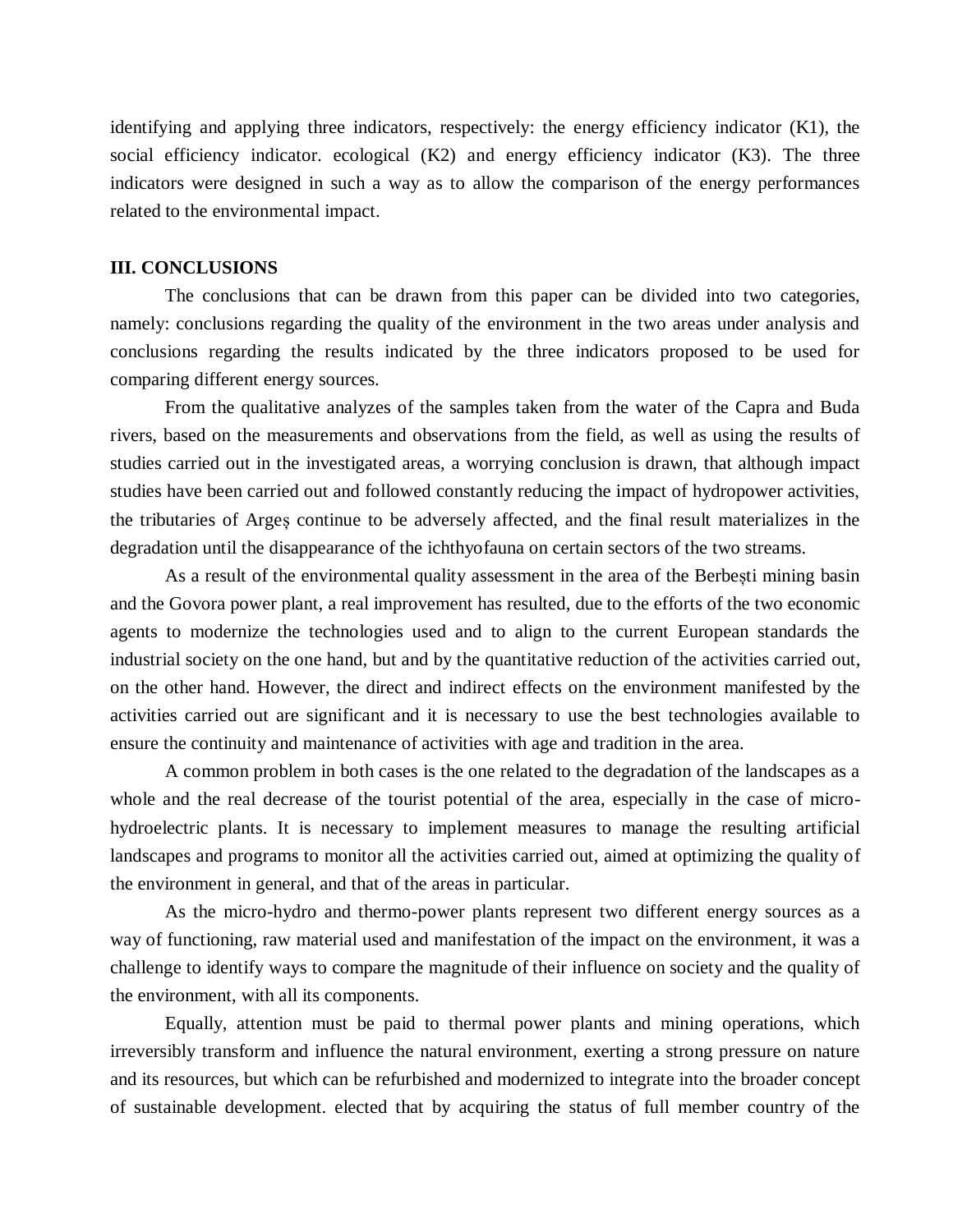European Union, starting in 2007, Romania is facing the obligation to adopt European norms in the field of environmental protection and implicitly to monitor its quality.

Analyzing comparatively the two distinct energy sources, I was able to obtain a complete picture of the situation regarding the quality of the environment and the current socio-economic aspects involved in the location of the micro-hydro power plants present in the mountain area and the functioning of the power plants with old traditions.

From the analysis of the results obtained by determining the three indicators proposed for the comparison of the two different energy sources, it turns out that the micro-hydroelectric plants that have a small capacity, have a major influence on the components of the environment, a fact also supported by the value of the global impact index, which is between  $1 - 2$  (Iig = 1.87), which indicates an environment affected within permissible limits, but very close to the value 2, which indicates the discomfort of the life forms.

As a result, we must not overlook the many negative environmental issues, such as changing the flow of brooks, the configuration of the brook, the long-term damage to the aquatic and riparian ecosystems, which cannot be improved under the functioning of the micro-hydroelectric plants. A complex analysis is required regarding the opportunity of placing the micro-hydroelectric plants on the small mountain rivers, as they have a yield of 71% and produce a relatively small amount of energy that is injected directly into the National Energy System.

From the point of view of energy efficiency, the functioning of the micro-hydroelectric plants analyzed leads to the destruction of the natural ecosystems, ensuring small amounts of energy in relation to the impact generated, raises problems from the point of view of the energy supply of SEN due to the efficiency and unpredictability of the production. At the same time, the natural dynamics of the river is limited by the numerous accumulation dams and the volume of water stored in lakes, which varies depending on the requirements of the energy system. It results in a small flow of water downstream of the lake of accumulation and modification of sediment transport upstream.

By comparison, the Govora power plant that uses coal as a fuel influences the environment, profoundly affecting the ecological balance in the area where it is located and generates a complex impact on environmental factors; impact materialized by a global impact index of 2.36. This value indicates that the operation of the Govora power plant generates an impact that causes discomfort to the life forms in the area and its surroundings.

If we take into account the high energy production and the efforts supported by the major investments in modernization and the rigorous maintenance of the Govora cogeneration power plant, the existing and future measures to limit the impact on the environment, we can appreciate that the power plant has a high energy efficiency and it may continue to be a significant segment of the Romanian energy mix, due to the safety it offers compared to renewable sources.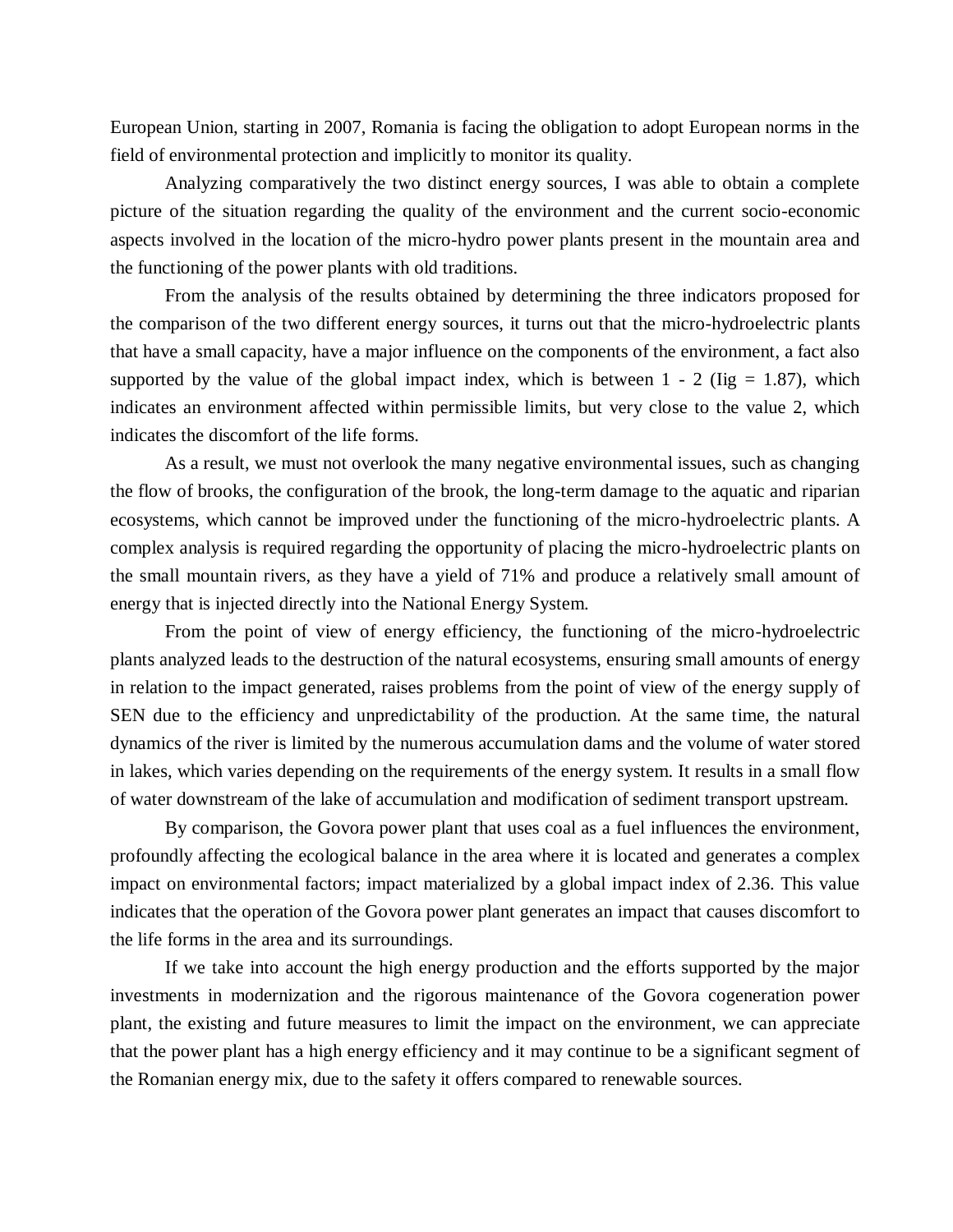Although the power plant has higher emissions, through higher energy production, higher efficiency, sustained by cogeneration, and the large number of beneficiaries, it has higher energy efficiency and offers security in the supply of the National Energy System, imposing the proper emission management. of carbon dioxide for limiting the impact manifested on the environment, consistent material investments, refurbishment and modernization of existing installations, highly selective exploitation of raw materials.

Micro-hydro power plants also have a significant role on the energy market, which is especially useful if they can contribute to the energy supply of isolated households, especially in the high mountain areas, who do not have access to the national electricity distribution network.

In this way, it is possible to ensure the supply of the network in an insularized system, on the basis of conservationist principles and the legislation in force accepted for the areas protected by law. In the current European context, priority must be given to renewable energy sources and technologies that have the least negative impact on the environment and biodiversity, taking advantage of the advantage related to certain geographical or climatic situations in order to ensure a beneficial result for the population.

It is important that the location of a micro-hydroelectric plant and the arrangement of the storage basin are also studied some of the possibilities of multiple use of the respective hydropower management, namely, in addition to the main energy purpose to intervene in the subsidiary and recreational-sports activities such as fishing, rafting, activities tourist, boat trips, drinking water supply of isolated households and water catchments for irrigation.

The power plants have superior energy efficiency through cogeneration energy production, under the conditions of modernization, refurbishment and ensuring a rigorous maintenance, having as priority ecological criteria that can ensure a high degree of protection of the population, as well as the environmental factors involved, through the real reduction of emissions.

#### **IV. OWN CONTRIBUTIONS**

We have prepared numerous maps made with GIS technology, for the presentation and capitalization of the information and numerical data obtained from the field trips: the map with the framing of the studied area at the country level, the map with the positioning of the analyzed area within Arges county, the map with the positioning of the area at the region level. , map with the location of MHC on Capra and Buda streams, map of relief units in the Argeș basin, geological structure map, soil map, vegetation map, map with the location of Capra and Buda basins in Natura 2000 site - ROSCI0122, map of the Argeș river hydrographic area, map with the location of the MHC on the Capra stream, map with the location of the MHC on the Buda stream, map with the location of CET Govora in the county, map with the location of CET Govora in relation to the protected areas, map with the location of the mining basins in Oltenia, map of the quarries and